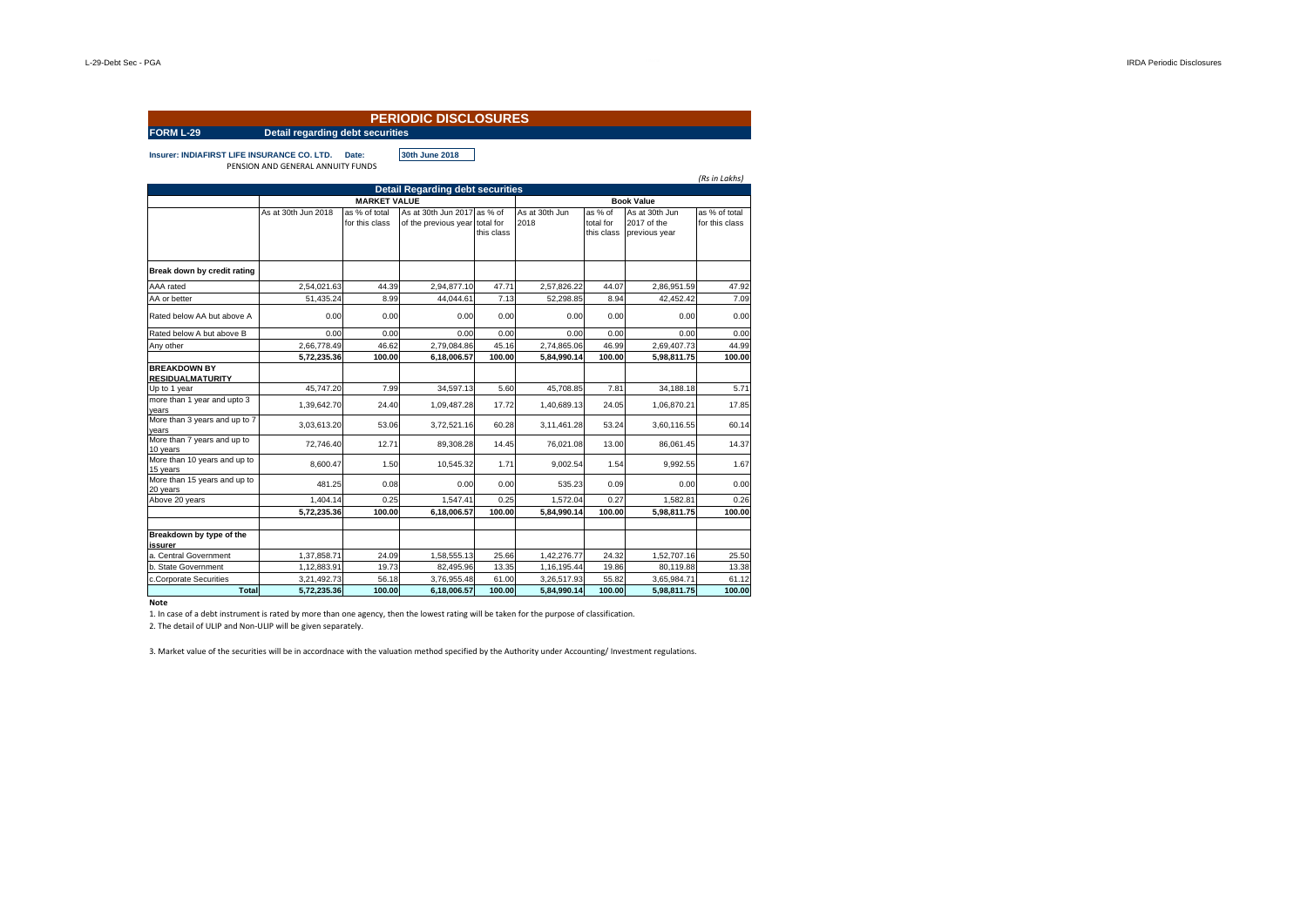## **FORM L-29 Detail regarding debt securities PERIODIC DISCLOSURES**

**Insurer: INDIAFIRST LIFE INSURANCE CO. LTD. Date:30th June 2018**

LIFE FUND

|                                                |                                          |                                    |                                                |                                 |                        |                                 |                                                | (Rs in Lakhs)                   |  |
|------------------------------------------------|------------------------------------------|------------------------------------|------------------------------------------------|---------------------------------|------------------------|---------------------------------|------------------------------------------------|---------------------------------|--|
|                                                |                                          |                                    | <b>Detail Regarding debt securities</b>        |                                 |                        |                                 |                                                |                                 |  |
|                                                | <b>MARKET VALUE</b><br><b>Book Value</b> |                                    |                                                |                                 |                        |                                 |                                                |                                 |  |
|                                                | As at 30th Jun 2018                      | as % of<br>total for<br>this class | As at 30th Jun<br>2017 of the<br>previous year | as % of total<br>for this class | As at 30th Jun<br>2018 | as % of total for<br>this class | As at 30th Jun<br>2017 of the<br>previous year | as % of total for this<br>class |  |
| Break down by credit rating                    |                                          |                                    |                                                |                                 |                        |                                 |                                                |                                 |  |
| AAA rated                                      | 48,337.71                                | 33.72                              | 25,115.46                                      | 24.21                           | 48,747.06              | 33.32                           | 24.397.43                                      | 24.64                           |  |
| AA or better                                   | 4,474.96                                 | 3.12                               | 3,141.19                                       | 3.03                            | 4,606.13               | 3.15                            | 3,000.00                                       | 3.03                            |  |
| Rated below AA but above A                     | 0.00                                     | 0.00                               | 0.00                                           | 0.00                            | 0.00                   | 0.00                            | 0.00                                           | 0.00                            |  |
| Rated below A but above B                      | 0.00                                     | 0.00                               | 0.00                                           | 0.00                            | 0.00                   | 0.00                            | 0.00                                           | 0.00                            |  |
| Any other                                      | 90,529.33                                | 63.16                              | 75,462.77                                      | 72.76                           | 92,946.10              | 63.53                           | 71,615.65                                      | 72.33                           |  |
|                                                | 1,43,342.00                              | 100.00                             | 1,03,719.42                                    | 100.00                          | 1,46,299.28            | 100.00                          | 99,013.08                                      | 100.00                          |  |
| <b>BREAKDOWN BY</b><br><b>RESIDUALMATURITY</b> |                                          |                                    |                                                |                                 |                        |                                 |                                                |                                 |  |
| Up to 1 year                                   | 13,357.50                                | 9.32                               | 21,109.27                                      | 20.35                           | 13.353.58              | 9.13                            | 21,023.51                                      | 21.23                           |  |
| more than 1 year and up to 3<br>vears          | 5,489.52                                 | 3.83                               | 8,263.88                                       | 7.97                            | 5,474.55               | 3.74                            | 8,041.91                                       | 8.12                            |  |
| More than 3 years and up to 7<br>vears         | 42.559.21                                | 29.69                              | 21.668.14                                      | 20.89                           | 42.861.16              | 29.30                           | 20.357.15                                      | 20.56                           |  |
| More than 7 years and up to 10<br>vears        | 23.494.84                                | 16.39                              | 19.148.24                                      | 18.46                           | 24,403.52              | 16.68                           | 18,433.46                                      | 18.62                           |  |
| More than 10 years and up to 15<br>vears       | 22.246.33                                | 15.52                              | 13.610.10                                      | 13.12                           | 22.993.22              | 15.72                           | 12.990.31                                      | 13.12                           |  |
| More than 15 years and up to 20<br>years       | 3.154.64                                 | 2.20                               | 534.50                                         | 0.52                            | 3.284.99               | 2.25                            | 476.10                                         | 0.48                            |  |
| Above 20 years                                 | 33.039.94                                | 23.05                              | 19.385.29                                      | 18.69                           | 33.928.26              | 23.19                           | 17.690.64                                      | 17.87                           |  |
|                                                | 1.43.342.00                              | 100.00                             | 1,03,719.42                                    | 100.00                          | 1,46,299.28            | 100.00                          | 99.013.08                                      | 100.00                          |  |
| Breakdown by type of the<br>issurer            |                                          |                                    |                                                |                                 |                        |                                 |                                                |                                 |  |
| a. Central Government                          | 50,879.77                                | 35.50                              | 42,200.77                                      | 40.69                           | 51,962.46              | 35.52                           | 39.296.35                                      | 39.69                           |  |
| b. State Government                            | 34.203.74                                | 23.86                              | 30.718.64                                      | 29.62                           | 35,470.00              | 24.24                           | 29.847.57                                      | 30.15                           |  |
| c.Corporate Securities                         | 58,258.48                                | 40.64                              | 30,800.02                                      | 29.70                           | 58.866.83              | 40.24                           | 29.869.17                                      | 30.17                           |  |
| <b>Total</b>                                   | 1.43.342.00                              | 100.00                             | 1,03,719.42                                    | 100.00                          | 1.46.299.28            | 100.00                          | 99.013.08                                      | 100.00                          |  |

**Note**

1. In case of a debt instrument is rated by more than one agency, then the lowest rating will be taken for the purpose of classification. 2. The detail of ULIP and Non-ULIP will be given separately.

3. Market value of the securities will be in accordnace with the valuation method specified by the Authority under Accounting/ Investment regulations.